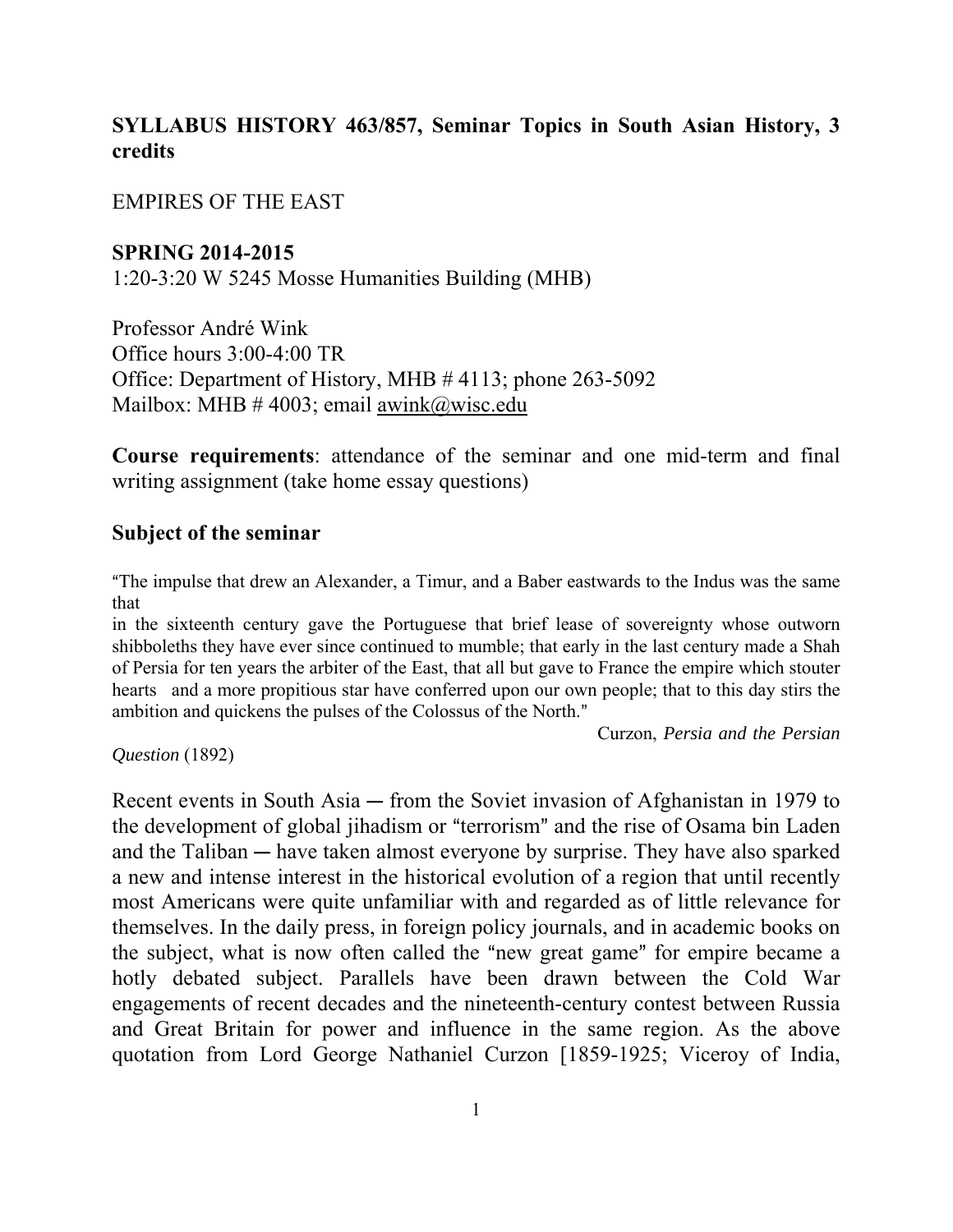1899-1905] illustrates, the struggle for empire in South Asia has been depicted as something that was historically inevitable and of all ages  $-$  proof, if any were needed, of the old adage that "geography is destiny." But where does this inevitability come from? And what does it bode for the future of the region? Will America, now that it has been drawn into it, be just another, the latest, empire to become "the arbiter of the East"? In this seminar we will explore these, and related issues in five parts.

### **I. Geography and history**

Required reading: A. Wink,'From the Mediterranean to the Indian Ocean: Medieval History in Geographic Perspective,= *Comparative Studies in Society and History*, 44, 3 (July, 2002).

### **II. Turko-Mongol empires**

Required reading: D. Morgan, *The Mongols* (Oxford, 2007); A. Wink, *Akbar* (Oxford, 2008).

View: YouTube  $-$  "In the footsteps of Marco Polo"

### **III. The Indian Ocean and global trade**

Required Reading: K. N. Chaudhuri, *Trade and Civilisation in the Indian Ocean: An Economic History from the Rise of Islam to 1750* (Cambridge, 1985), chapters 1-5.

#### **IV. Modern imperialism and the Great Game**

Required reading: D. Fromkin,'The Great Game in Asia,' *Foreign Affairs (Spring, 2015)* 1980); K. E. Meyer, *The Dust of Empire: The Race for Mastery in the Asian Heartland* (New York, 2003), chapters 1-5 (skip pp. 85-89).

View: YouTube  $-$  "The fall of the British empire, Parts 1-3"